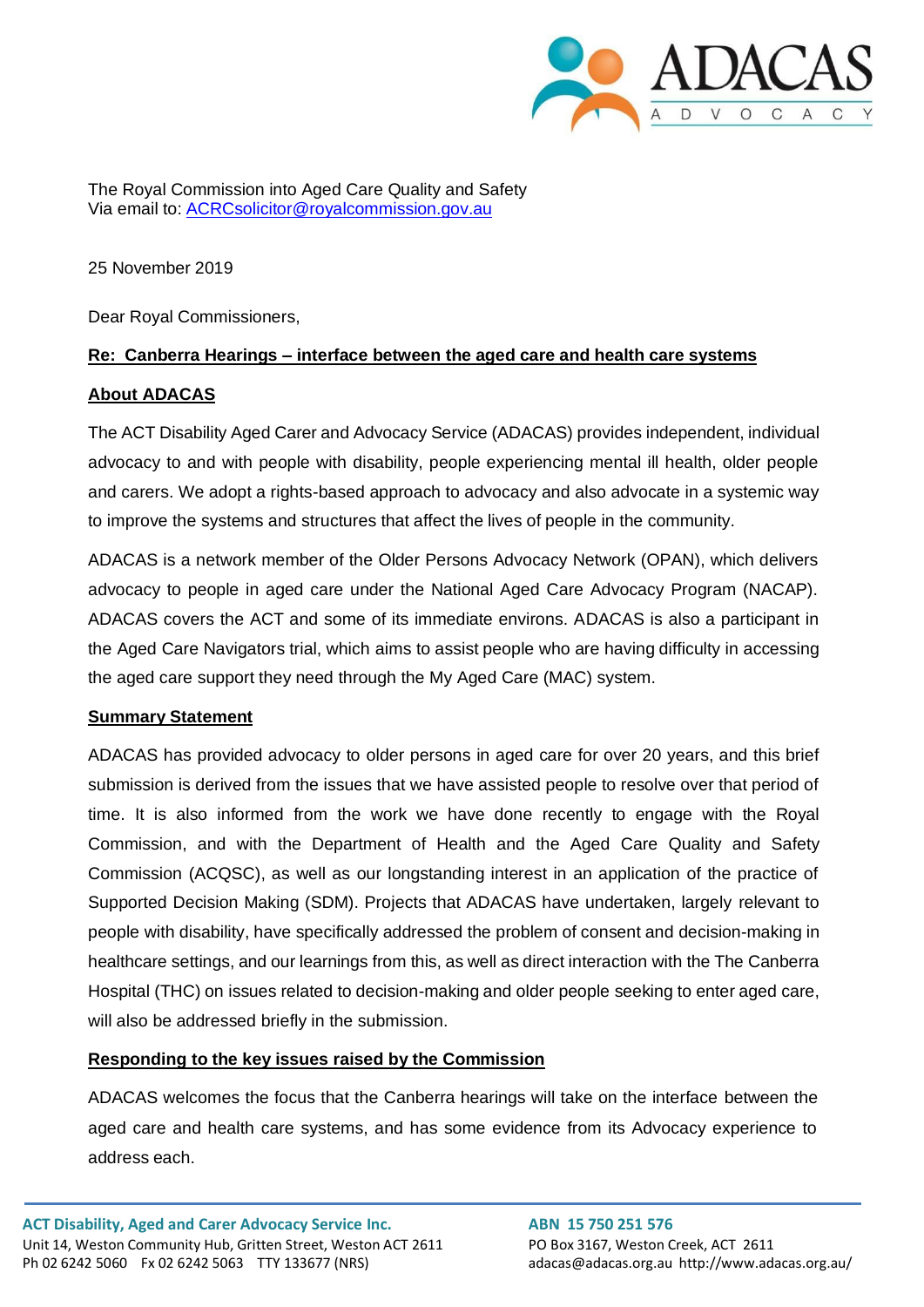### **The challenges faced by people living in residential aged care services attempting to access health services funded under Medicare or by the states and territories**

There is a general problem about accessing healthcare services, as it often requires physically attending clinics which can be problematic for some older people who have mobility impairments. The lack of choice of practitioners will be addressed below, but denial of access to those who may know and understand the resident better due to a long-standing professional relationship could result in inappropriate diagnoses and treatment. This is turn can contribute to the problem of over-medication, a form of chemical restraint.

There is some evidence GPs do not visit RAFC's because they do not get paid.

# **Whether there is a need to improve access to primary health care services (particularly general practitioners, nurse practitioners and primary care nurses) for older people in residential aged care, and if so, how this could be achieved**

There is a need because there are too many instances being reported of very poor health of some residents in some facilities. There have been situations where clients have urgent medical needs, which are not properly attended to and become even more problematic due to a lack of urgent medical attention. An example in the ACT was one older person in a RACF who developed a gangrenous infection on her leg, which became so bad that whenever people entered her room there was a very foul smell, which remained undetected for some time. The resident was eventually admitted to a hospital on an emergency basis and the notes that were made by the paramedic/medical staff stated that they were shocked at how badly the infection had developed and how the RACF had not properly attended to the wound.

We have had concerns from time to time that the medical condition of clients has become so bad we believe that it may have significantly contributed to the death of the older person, due to lack of appropriate treatment being given and/or in a timely fashion. One instance was particularly shocking when after the death was reported it was found that the resident had abscesses in her mouth.

### ADACAS suggests that:

• Access to primary health care should be a priority in regards to prevention and promotion of wellbeing of nursing home residents. There should also be choice in the providers of these services.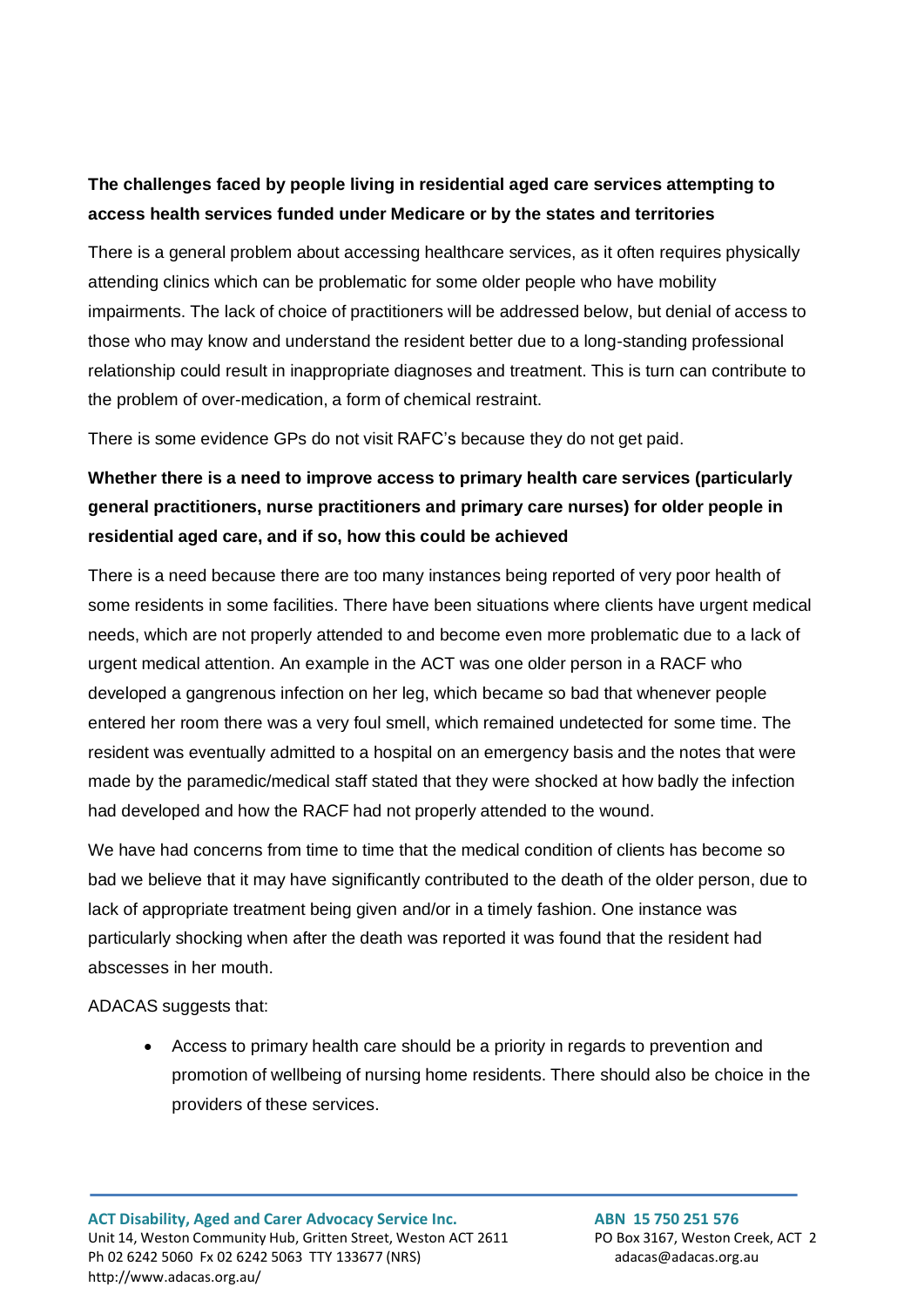- As described in the examples many of these scenarios could have been avoided if appropriate access to primary care services such as primary care nurses, physiotherapists, occupational therapists and social workers.
- All aged care staff need to be better trained in basic principles of good nursing care in the prevention of bed sores and other injuries.

# **Whether there is a need to improve access to high quality secondary and tertiary (subacute and acute) health care services for older people in residential aged care, and if so, how this could be achieved.**

Definitely, this should be done. We can achieve this by RACFs doing the following:

- RACF staff should receive training in when to differentiate between a wound/medical condition that can be treated in an RACF and when a person needs to enter a hospital;
- There needs to be better and more regular access to registered nurses in RACF
- We need to ensure that the voice of the older person is always listened to and remains at the centre of each decision made, to the greatest extent possible. This situation can be improved by providing Advocates to the older people and by making use of a supported decision making model (see the SDM section below) when medical supports/decisions involving the older person need to be accessed/are made.

There is a need for State and Territory run health care systems to better interact with RACFs and people receiving aged care in home, and to make available pathways that facilitate easy access to secondary and tertiary health care services, to some extent addressed by the provision of patient transportation.

Examples:

- 1) An elderly lady fell from her bed and was not found until the morning and found to have broken her scapula bone. She was put back into bed with the broken bone. She was not sent to hospital until much later in the day where she was found to have a broken scapula and dislocated her arm. She was in terrible pain. A couple of days later the staff had the wrong arm in a sling and the injured arm hanging down by her side, she was in extreme pain.
- 2) An older man with Multiple Sclerosis, bedbound with a urinary catheter and bag. The catheter bag had not been emptied for some time, the urine backed up into his kidney, causing sepsis, eventually causing his death.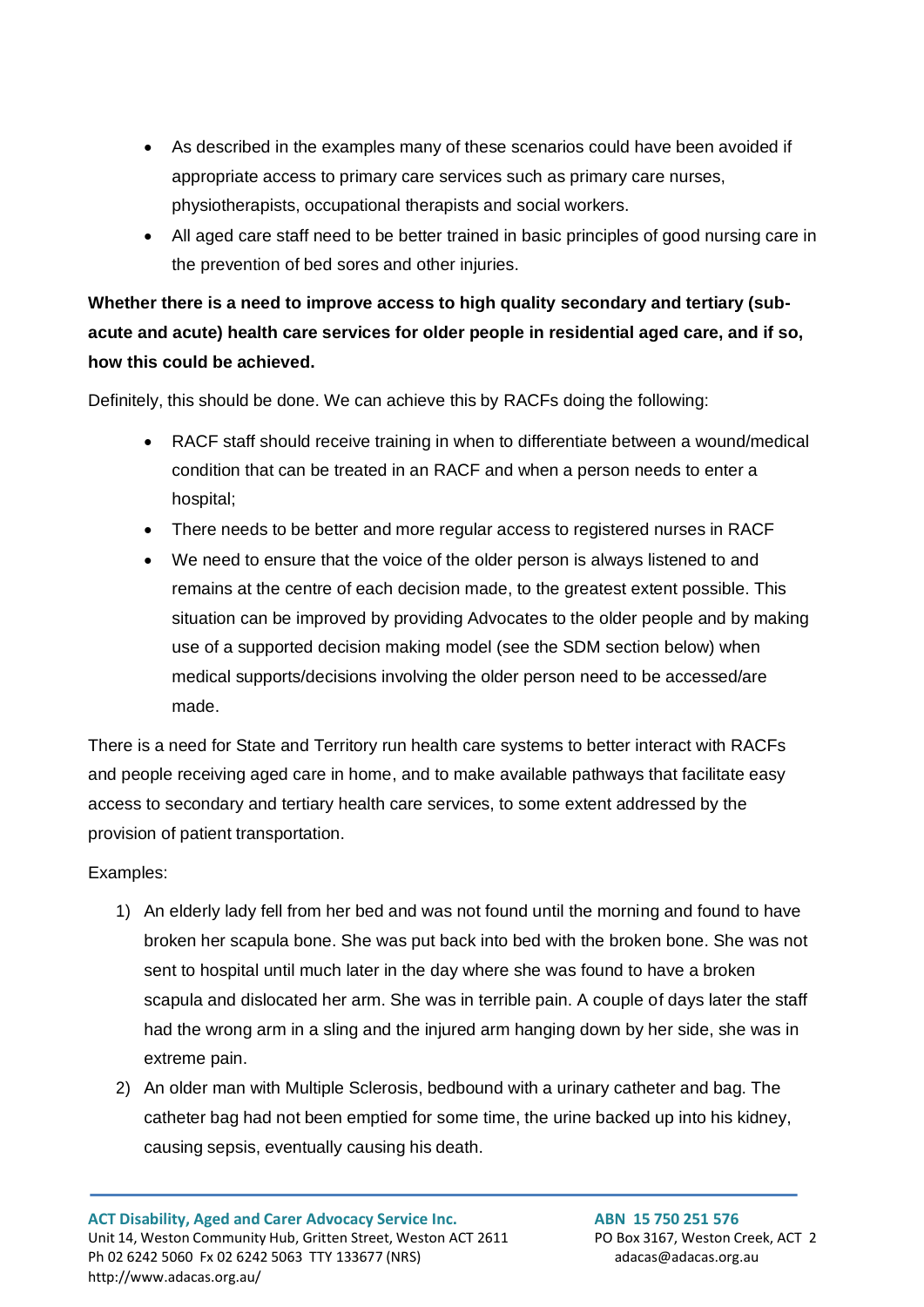3) An elderly lady had an eye infection, the family asked for her to be sent to hospital. The RACF declined, saying they could treat it. The infection got worse and the family sent for an ambulance to take her to hospital. The infection was so advance she had to have the eye removed because it could not be saved.

### T**he challenges faced by people living in aged care in accessing medical specialists, and the harms arising from inadequate access.**

It is our experience that in some RACFs management limits the choice of medical professionals that an older person can have access to. Instead, they often have an arrangement with a GP and other medical practitioners who will come and visit all the residents. Evidence would suggest that there are healthcare benefits to all people, including older people, to maintaining a longstanding relationship with, especially GPs, so this practice does not only restrict choices but has the capacity to compromise people's overall level of health and wellbeing. There is a concern that as the GP has entered into an arrangement with the RACF, there might be a conflict of interest, whereby the GP is more interested in representing the viewpoint and interests of the RACF rather than that of the patient/older person living in the RACF. This is contrary to the Charter of Aged Care Rights, and is not consistent with the principle of consumer directed care, and something we would expect to be considered negatively when RACFs are being assessed against the Aged Care Standards.

The above relates to other medical services, such as dental, with the inconvenience of having to organize transportation and staff to assist and accompany residents being cited as the reason why RACF management prefers residents to utilise in-house practitioners (namely those which are contracted directly by management for the use of all residents). If residents have mobility impairments which preclude them from accessing external practitioners independent of RACF staff, then it is our experience that the choice of external practitioners is denied by management.

# **Whether it is necessary or desirable to improve how older people are transferred to and from aged care and hospitals, including the appropriateness of rehabilitation and transition care services post hospital attendance**

In ADACAS' experience the following points are relevant to this issue:

- Transport home from hospital has been an issues for some residents. We have examples of people being put in a taxi and send back to the Nursing home after a visit to hospital
- There is often a lack of or no post hospital rehabilitation
- There is little or no transition of care following hospital treatment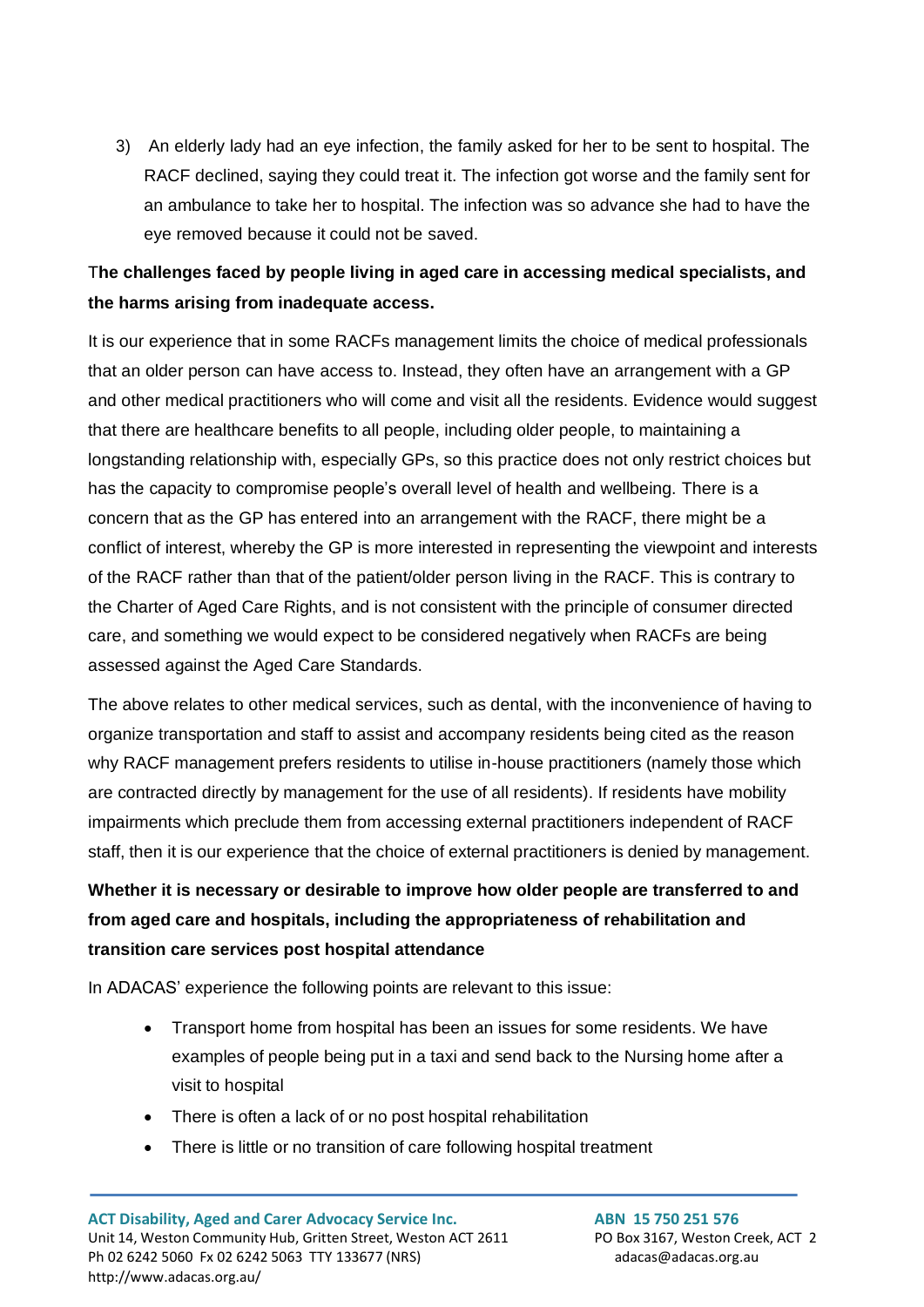There are not enough rehabilitation services for older people. Older people need a longer time to recover than younger people and insufficient time or supports are provided to older people in general to help them rehabilitate and recover.

# **Whether there is a need for improved data collection, communication and planning in relation to the health needs of older people accessing aged care services, including the interoperability of care management systems**

In general there is a need for greater operability across systems which are administered separately and by different jurisdictions, and, in this case, a system which genuinely places the individual at the centre and works around that person's needs and preferences. This presents a challenge in the development of systems that operate across existing administrative arrangements, and for the collation of reporting data which can provide a holistic view of the treatment provided to any one individual.

### **The sufficiency of access to state and territory funded palliative care services for people living in residential aged care**

Our experience is that the RACFs in Canberra do access the excellent palliative care that is available in the area, and by and large they do an excellent job. We are in contact with staff who are palliative care specialists who confirm that the general experience of palliative care in the ACT is excellent, and that older people have access to this. This is not the case, however, in regional areas, where palliative care can be hard to access and people often struggle to be properly supported. More palliative care needs to be directed to regional areas, and hopefully the situation in the ACT will continue to be as accessible to older people. We have specific examples of how the care provided by the team here in the ACT was done with immense cultural sensitivity that led to a comfortable and calm passage to death.

In summary ADACAS believes that:

- Access humane end of life (Tertiary) care is critical. Often the nursing home make the decision what care is needed when a resident reaches end of life and will not seek medical advice, often left to die alone in their bed. Palliative care is often not an option except on occasions when the family makes the referral
- Palliative care should be available to all people at end of life

### **Supported Decision-Making**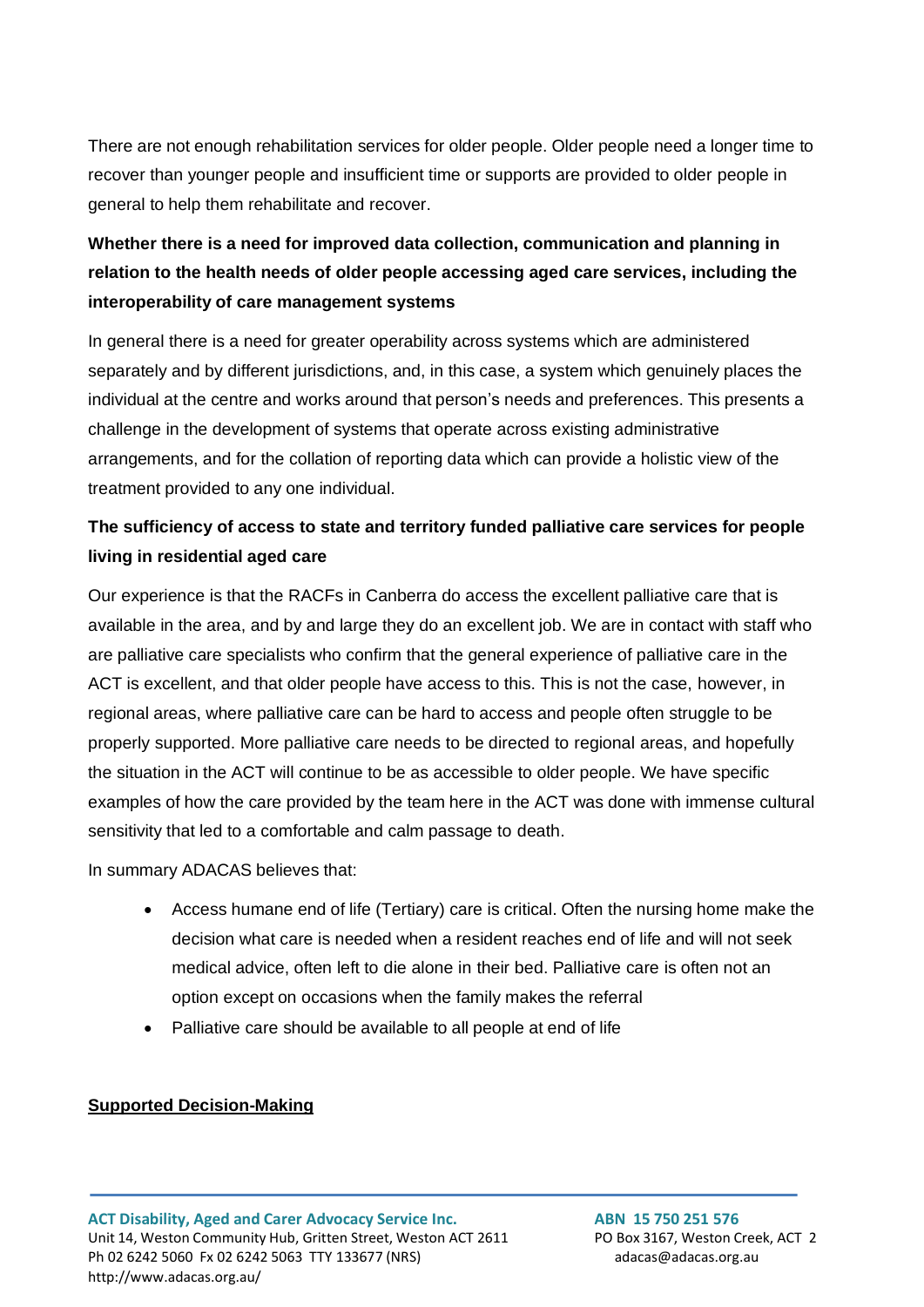ADACAS has a developed expertise in the growing field of Supported Decision-Making (SDM), which we have been practising for over 9 years now through a series of funded projects. We have already made submission to the Commission, on the topic of Capacity, Guardianship and Supported Decision Making, as part of OPAN's series of submissions, in August 2019. In this submission we:

- Highlighted the problem that many older people face in respect of their decision-making capacity being questioned and their choices particularly limited, and that this tendency to question capacity and to in many instances invoke substitute decision-making process, denies the will and preference of the person when choices are made;
- Pointed to the institutional application of instruments such as Enduring Powers of Attorney (EPoAs) which are required as a rule by many RACFs in the ACT, and which can lead to difficulty when the resident's choices and decisions, if they involve funds, are overridden by the person (usually a relative) hold the EPoA); and the link between these practices and the financial abuse of older persons;
- The denial of agency and choice in everyday interactions within RACFs, which is often attributed to poor staff training and low staff ratios, and which impacts negatively on the health and wellbeing of those residents for whom choice is routinely denied.

In the context of health care, and its interface with aged care, it is well-known that older people who experience ill-health are frequently confronted with significant decisions that are needed to be made about treatment and also about their accommodation post-treatment. ADACAS has participated in consultations initiated by THC in the ACT that seek to address how older people make be transitioned successfully from hospital into a setting where appropriate aged care is provided. Currently this tends to be exclusively RACFs, with home-based aged care being treated just as discharge to home, but it is apparent that a process needs to be instigated within the clinical setting that facilitates decision-making for a person who may be temporarily incapacitated as a result of their illness, and their will and preference about their ongoing living situation be taken into account.

In ADACAS' view there needs to be much more emphasis on SDM being implemented as a good practice generally in RACFs, as a means to actively engage older people in making the everyday choices that affect their quality of life, and this needs to be extended to their experience of healthcare, both within the RACF and in setting external to it.